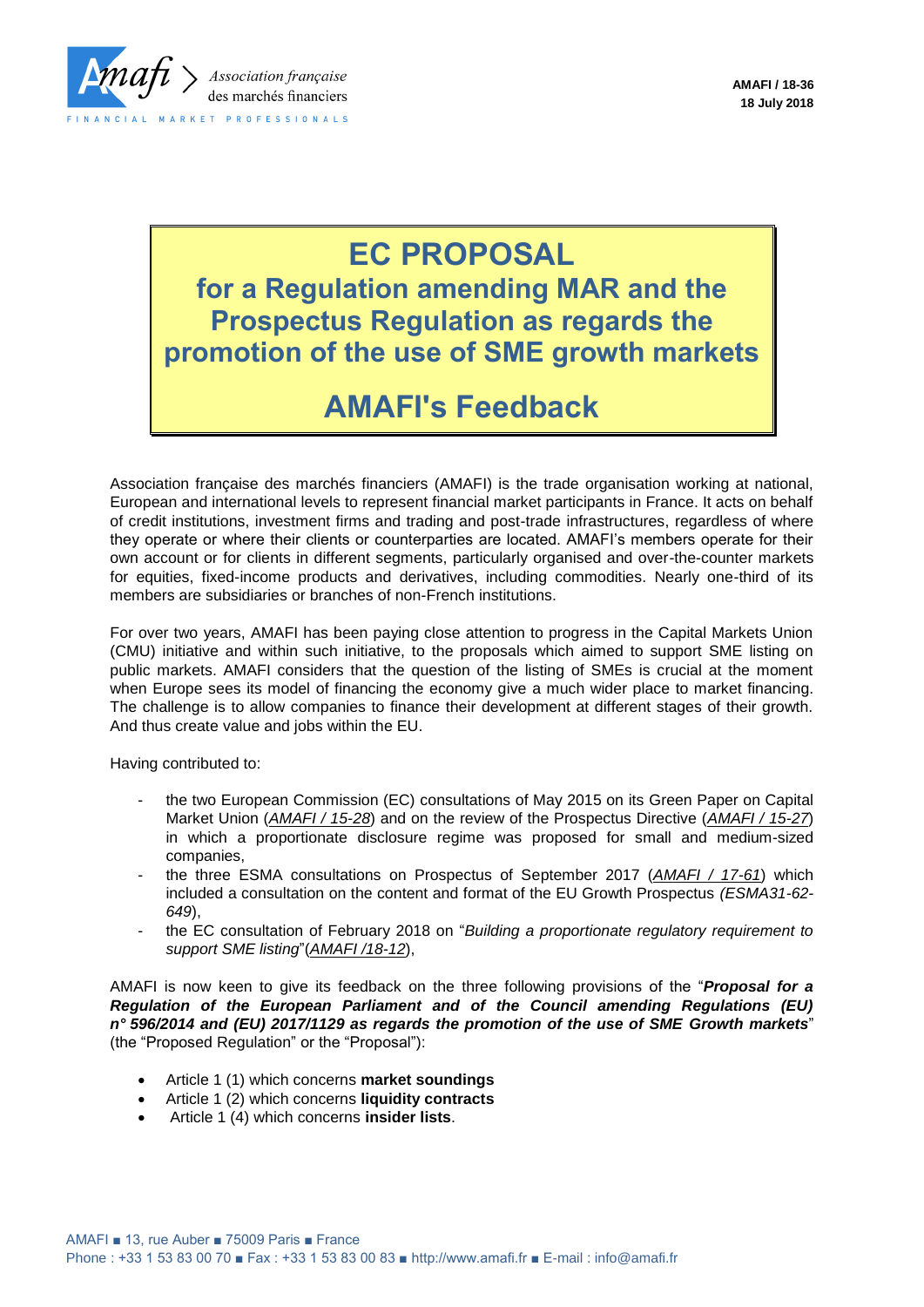

In addition, AMAFI notes and regrets that the Proposal does not address the issue of the financing of research which is a key component to attract SMEs to public markets. The MiFID II qualification of research services as "inducements" which came into force at the beginning of the year is likely to weaken an already fragile economic research model for SMEs in the coming years.

## **I. Feedback on Article 1(1) regarding market soundings**

Article 1 (1) of the Proposed Regulation proposes to add a **paragraph 1a to article 11 of MAR** stating that:

*" 1.a Where an offer of securities is addressed solely to qualified investors as defined in Article 2(e) of Regulation (EU) 2017/1129 of the European Parliament and of the Council\*, communication of information to those qualified investors for the purposes of negotiating the contractual terms and conditions of their participation in an issuance of bonds by an issuer that has financial instruments*  admitted to trading on an SME growth market shall not constitute a market sounding and shall not *constitute unlawful disclosure of inside information. That issuer shall ensure that the qualified investors receiving the information are aware of, and acknowledge in writing, the legal and regulatory duties entailed and are aware of the sanctions applicable to insider dealing and unlawful disclosure of inside information".*

**AMAFI fully agrees with this proposal** but only to the extent that it acknowledges that communication of information to qualified investors for the purposes of negotiating the contractual terms and conditions of their participation in an issuance of bonds shall not constitute a market sounding and shall not constitute unlawful disclosure of inside information. This statement is the accurate result of the analysis appearing in Recital (5) of what is a market sounding, as defined in Article 11 of MAR (i.e. what is the purpose of the communication of information in that case: "*gauging the interest of potential investors as regards a pre-defined transaction*") as opposed to what is the purpose of the communication of information during the negotiation phase of a private placement of bond ("*structuring and completing the entire transaction*").

**AMAFI disagrees however with the restriction** contained in the above **proposed Article 1a** which limits the consequence of the analysis mentioned above to issuers having financial instruments admitted to trading on an SME growth market. Of course, AMAFI understands that the scope of the Proposed Regulation is strictly confined to SME growth markets and companies listed on those trading venues but nevertheless **this restriction is not acceptable and not appropriate for the following reasons**:

- (i) If the Proposed Regulation is strictly confined to SME growth markets, it proposes to modify a European Regulation (MAR) which, by no means, is restricted to those markets. Therefore, including a new paragraph (1a) in Article 11 of MAR setting a principle applicable only to issuers having financial instruments admitted to trading on SME growth markets could only be legally acceptable if  $-$  and only if  $-$  the justification for such special provision were specific to this type of issuer. BUT THIS IS NOT THE CASE.
- (ii) Indeed other types of issuers (other than those having instruments traded on SME growth markets) are involved in transactions which have exactly the same characteristics (offer of securities addressed solely to qualified investors in which the communication of information to such qualified investors is also done for the purpose of negotiating the contractual terms and conditions of their participation in an issuance of bonds by the issuer). If the proposed Article 1a were kept as such, that would mean that for those issuers, such communication would implicitly be considered as a market sounding (or at least there would be a doubt for them.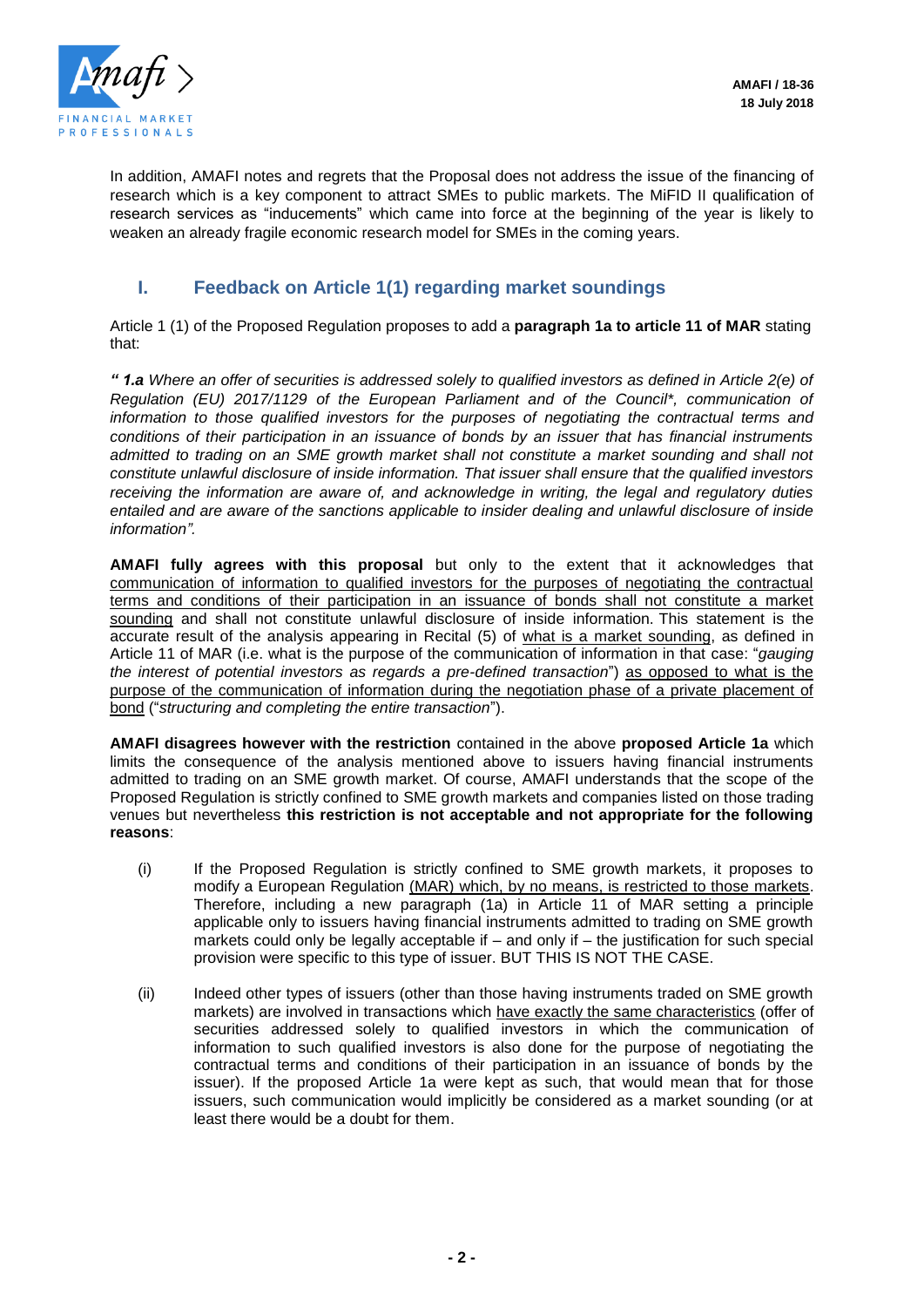

This would make no sense both from a legal and operational standpoint:

 $\triangleright$  From a legal standpoint

As indicated above, since the analysis is rightly conducted on the basis of the nature and purpose of the communication of information in the negotiation phase of a private placement of bonds, and since the conclusion of the analysis is that it is not a market sounding, then a proposed added paragraph should necessarily apply to all types of issuers which enter into similar negotiation processes for the same goal of achieving a private placement of securities. Otherwise, how could it be legally justified that the same facts are not characterized as a market sounding for issuer A but are characterized as a market sounding for issuer B?

 $\triangleright$  From an operational standpoint

It should be recalled that in a 2017 report prepared by the BCG and Linklaters entitled "*Identifying market and regulatory obstacles to the development of private placement of debt in the EU*" and published by the European Commission in December 2017 (the Report), 3 pages were dedicated to the "*Regulatory Obstacle to the Further Development of the Euro PP Market"* identified as the uncertainty relating to the application – or not – of the market sounding regime to these transactions consisting in the private placement of debt with a negotiation process. The conclusion (on p. 149 of the Report) is as follows:

*"MAR in respect to market sounding rules needs to be clarified at EU level to confirm that Euro PP transactions (i.e. not a public or syndicated bond issue and not an EMTN) do not fall within the scope of article 11 and therefore that market soundings provisions do not apply to Euro PP transactions. Ultimately, market participants would like this issue to be addressed by a specific new piece of legislation.* 

*This clarification is needed to be sure that the market sounding regime does not impede prospective investors to participate in the structuring of Euro PP transactions that can take several weeks or months to structure. There are other more appropriate risk mitigators that are applicable to Euro PPs to achieve the same goal: inside information (which may be communicated to potential*  investors during the negotiation of a Euro PP transactions) remains subject to MAR. What is more, *Euro PP requires a formal non-disclosure agreement to manage any confidential and/or inside information shared previously to any exchange".*

This shows without doubt that the above "regulatory obstacle" applies **to all transactions consisting in a private placement of debt** – known in France as *"Euro Private Placement or Euro PP*" transactions" and in the United Kingdom as "**European Corporate Debt Private Placement or ECPP"** transactions.

Therefore, it would be totally inappropriate (in addition to being legally wrong) to address this issue – moreover in a piece of European legislation (MAR) having a broad scope – only for one category of issuers, while the issue addressed concerns a much broader range of issuers. In fact this type of transactions is an alternative means of financing used by a variety of issuers, a significant part of them being outside the scope of the SME or SME growth market definition. Therefore, **any positive solution** to this difficulty **should be extended** to all private placements of debt when investors are involved in the negotiation**, irrespective of where the issuer concerned trades its financial instruments.**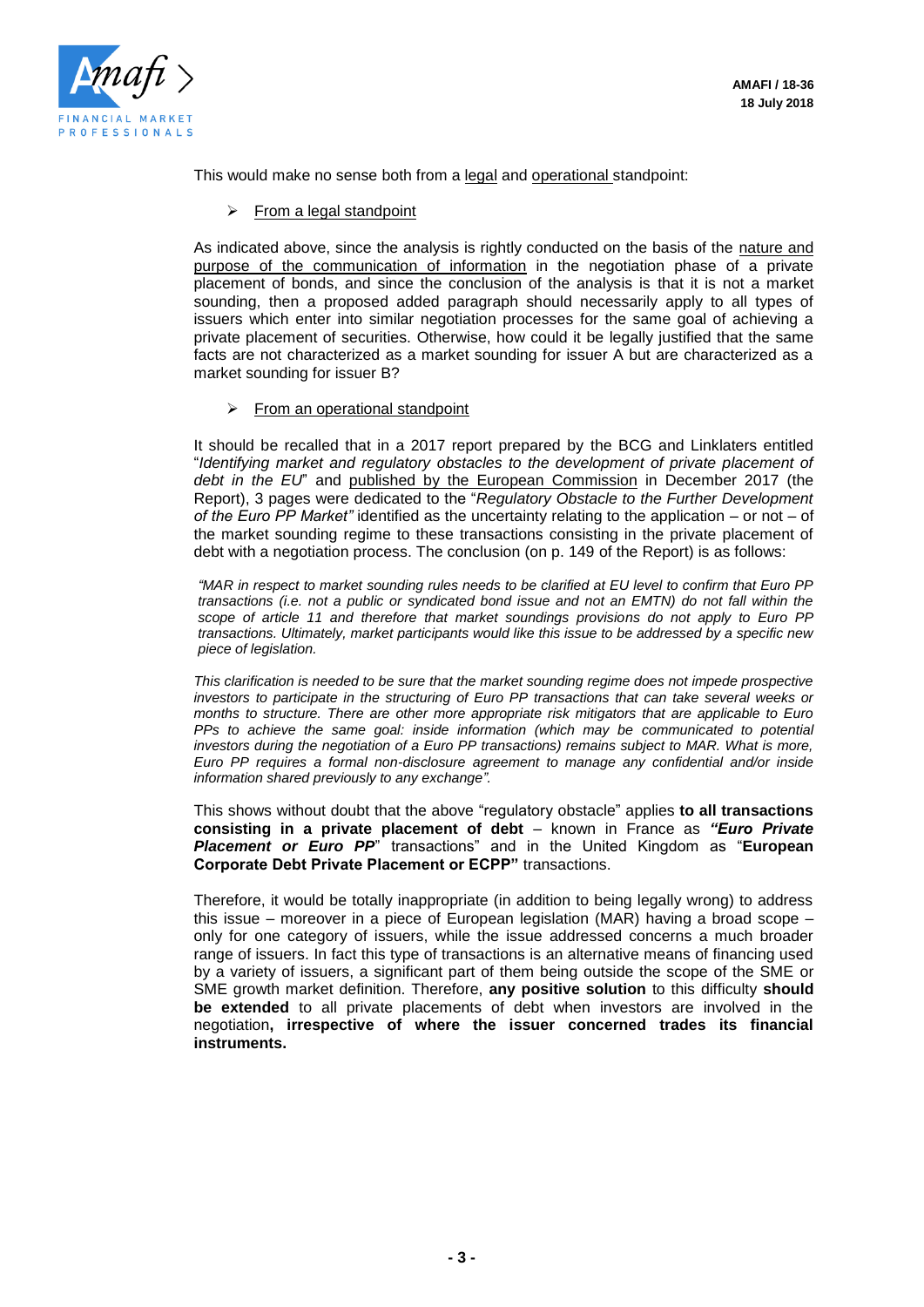

#### For the above reasons, AMAFI considers that **§ 1a of Article 11** of MAR, which Article 1(1) of the Proposed Regulation proposes to add **should be amended as follows**:

*" 1.a Where an offer of securities is addressed solely to qualified investors as defined in Article 2(e) of Regulation (EU) 2017/1129 of the European Parliament and of the Council\*, communication of information to those qualified investors for the purposes of negotiating the contractual terms and conditions of their participation in an issuance of bonds by an issuer that has financial instruments admitted to trading on an SME growth market shall not constitute a market sounding and shall not constitute unlawful disclosure of inside information. That issuer shall ensure that the qualified investors receiving the information are aware of, and acknowledge in writing, the legal and regulatory duties entailed and are aware of the sanctions applicable to insider dealing and unlawful disclosure of inside information.*

#### For the same reasons, AMAFI considers that the proposed **Recital (5) should be modified** as follows:

*(5) According to Article 11 of Regulation (EU) No 596/2014, a market sounding comprises the communication of information, prior to the announcement of a transaction, in order to gauge the interest of potential investors in a possible transaction and the conditions relating to it such as its potential size or pricing, to one or more potential investors. During the negotiation phase of a private placement of bonds, SME growth market issuers enter into discussions with a limited set of potential qualified investors (as defined in Regulation (EU) 2017/1129 of the European Parliament and of the Council and negotiate all the contractual terms and conditions of the transaction with those qualified investors. The communication of information in that negotiation phase of a private placement of bonds aims at structuring and completing the entire transaction, and not at gauging the interest of potential investors as regards a pre-defined transaction. Therefore it is not a market sounding and consequently market sounding rules should not apply to those transactions. Furthermore, imposing market sounding on private placements of bonds can thus be would be burdensome and act as a disincentive to enter into discussions for such transactions for both issuers and investors. In order to increase the attraction of private placement of bonds on SME growth markets, it should be made clear that those transactions should be excluded from do not fall within the scope of the market sounding regime, provided that an adequate non-disclosure agreement is in place.*

The reasons for the modifications proposed by AMAFI are the following:

- As mentioned above, all issuers of private placements of securities with negotiation should be concerned by the proposed measure;
- Given that the legal analysis, mentioned above, of what is a "market sounding" under Article 11 of MAR leads, and rightly so, to the conclusion that, in a private placement of securities, there is no market sounding, the logical consequence can only be that Article 11 of MAR – which deals exclusively with market sounding – cannot apply to those transactions, whoever is the issuer;
- Consequently, it would be more accurate to state that those transactions do not fall within the scope of the market sounding regime rather than talk about "exclusion" or "exemption" which suggests that it is an exception to a general rule of applicability;
- Undoubtedly, the market sounding regime is burdensome and acts as a disincentive to enter into discussions for such transactions, but this is true for all issuers and for all potential investors, notably because of the very heavy obligations imposed on the "*persons receiving market soundings*" which have a deterring effect for the potential investors who might otherwise have been interested in entering into a negotiation process with the issuer with a view to concluding such a transaction.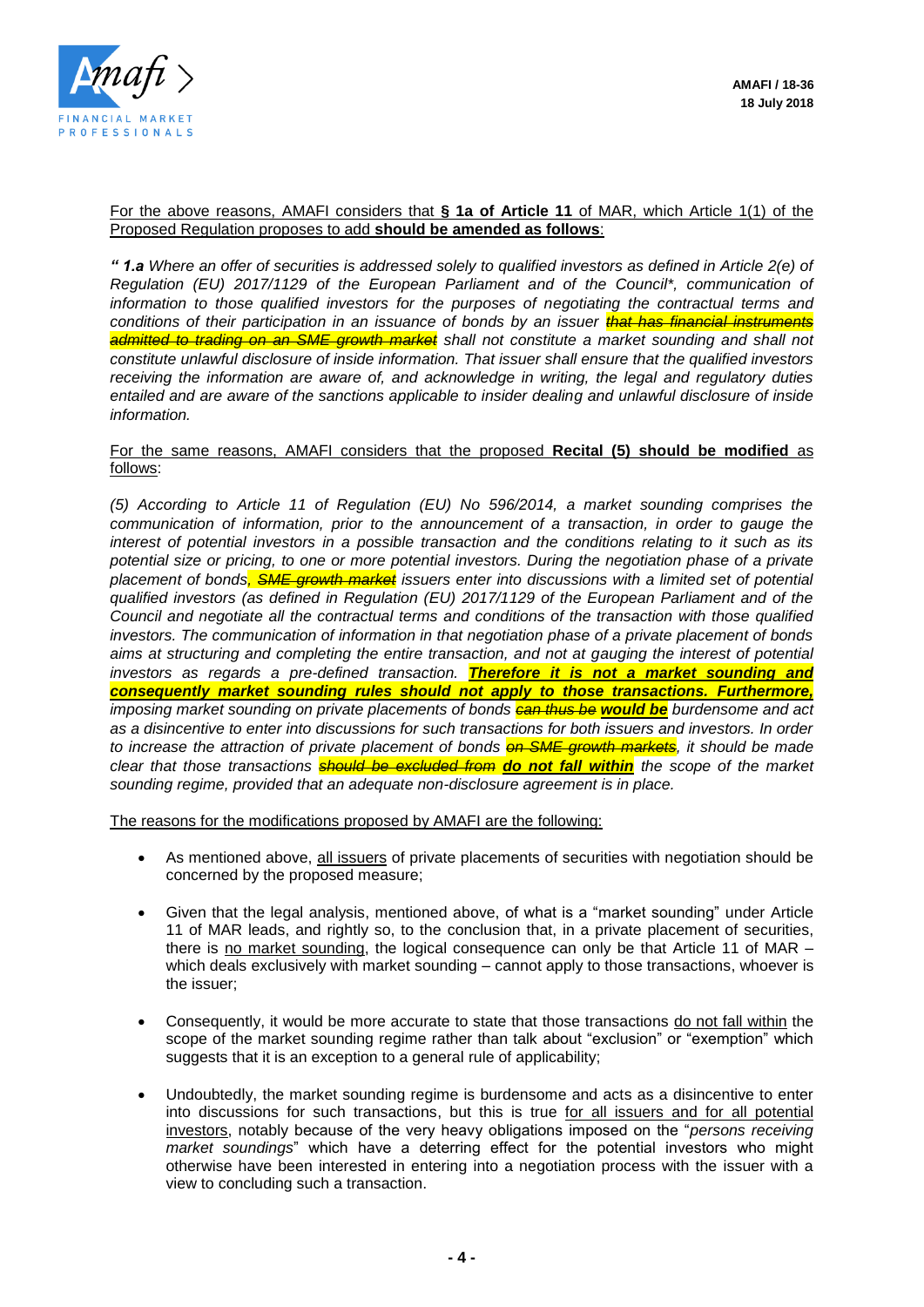

This is the reason why it was indentified, notably in the Report mentioned above, as a ""*Regulatory Obstacle to the Further Development of the Euro PP Market"*, for all issuers and for all potential investors. And this is the reason why the EC's attention was brought to that situation and a clarification was/ is being sought. But the legal reason for the proposed §1a is not because the market sounding regime is burdensome but because, in the type of transactions described in such §, there is no market sounding.

## **II. Feedback on Article 1(2) regarding liquidity contracts**

**AMAFI fully supports the EC Proposal in so far as it recognizes the benefits of liquidity contracts**, as opposed to market making arrangements. As indicated in Recital (6), liquidity mechanisms are of two types: market making and liquidity contracts and there are benefits attached to the latter which are not attached to the former. Indeed:

- Market making is an activity carried out on the market maker's own funds. As such, this activity is based on the market maker's ability to generate a sufficient income in relation to the resulting risk in a context where the prudential cost of this activity has significantly increased since the financial crisis. This requirement has two consequences. The first one is that it increases the cost (which reflects the margin taken by the market maker to pay for the risk it takes) at which the investor can buy or sell the shares: The second consequence is the fact that the risk taken must be worth the cost. For shares with a low liquidity, it means that it will be very difficult for the market maker, unless it receives a very high remuneration – but this will not be attractive for investors – to cover the cost of its risk: in fact, the less liquid are the shares, the less interested the market makers are in trading in such shares. Ultimately, without active market makers to increase the liquidity at an acceptable price for investors, it is the cost of capital for issuers which is higher;
- Liquidity contracts are based on different principles. As indicated in Recital (6), "*A liquidity contract involves a contract between an issuer and a third party who commits to providing liquidity in the shares of the issuer, and on its behalf*". To carry out its mission, the third party – a market member – deals with funds and shares made available to it by the issuer. As such, it does not support any financial risk on its own funds: It must be careful to use the assets entrusted to him in the best way to increase the liquidity on the market, while ensuring that it can act over the long term, and of course this third party acts independently from the issuer from whom it receives no instructions.

There are **several benefits attached to liquidity contracts**, as shown by a market study conducted by AMAFI:

- (i) The existence of a liquidity contract leads to a reduction in the volatility of stocks, by more than 25% for stocks with a free float below EUR 200m, and in the region of 10% for stocks with a free float between EUR 200m and EUR 5bn,
- (ii) The existence of a liquidity contract leads to a reduction in the bid-offer spread of stocks, by more than 50% for stocks with a free float below EUR 200m, and in the region of 20% to 40% for stocks with a free float between EUR 200m up to EUR 5bn,
- (iii) Market making agreements do not provide such benefits in terms of volatility and bid-offer spread reduction, especially for SMEs.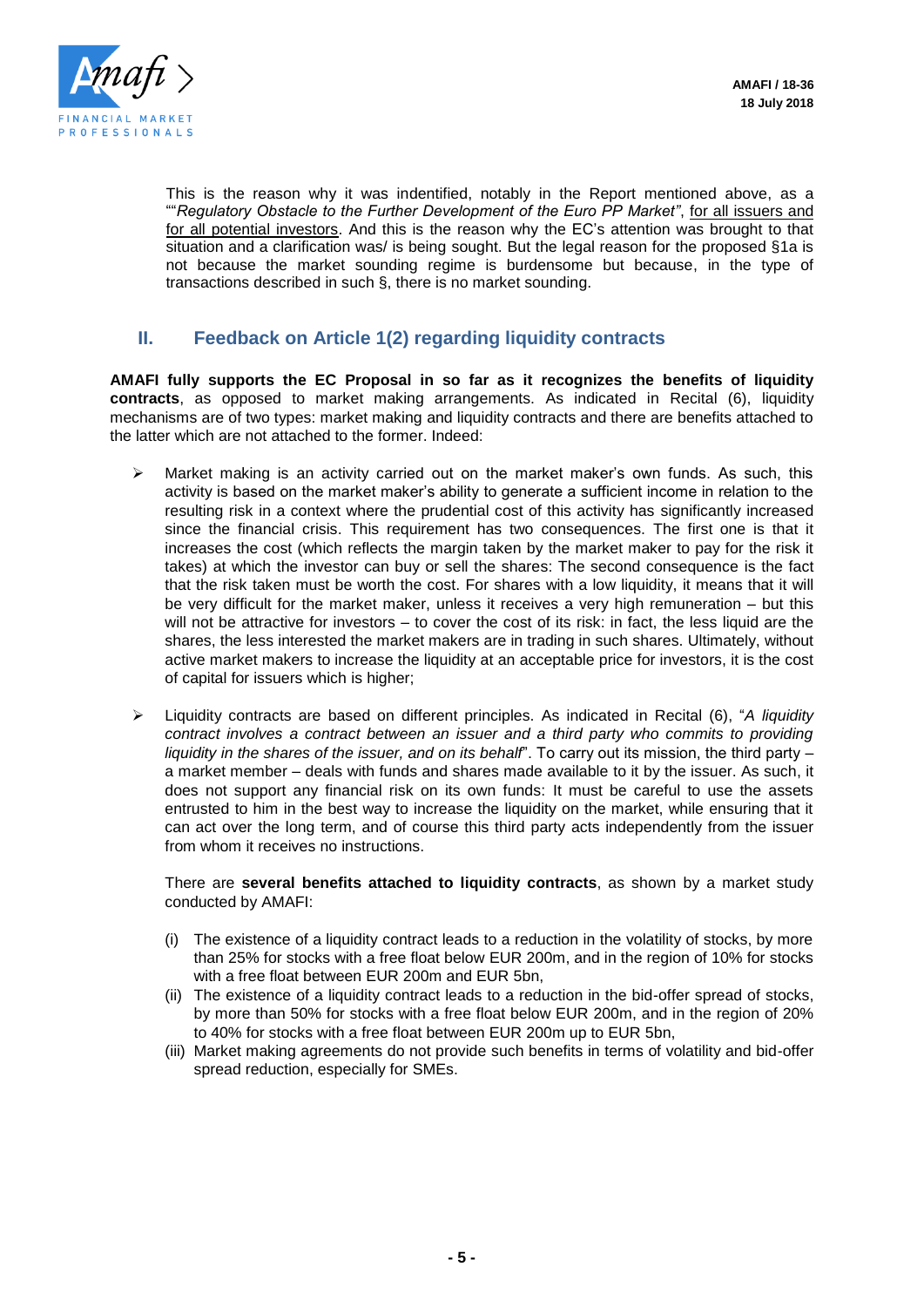

#### **AMAFI disagrees however with three aspects of the EC Proposal**:

#### (1) The Proposal should not be limited to issuers listed on SME growth markets

Indeed, if liquidity contracts are particularly important for issuers listed on SME growth markets, they are useful for all issuers irrespective of their capitalization and certainly for a large variety of issuers which are not "SMEs" as defined in MiFID and/or are not listed on an SME growth market<sup>1</sup>. It would be very detrimental to such other issuers and to the liquidity of other markets to restrict the proposed measure to SME growth markets as this would be a sign that the authorities consider that liquidity contracts are not important for other types of issuers and other markets.

As mentioned above in relation to market soundings, if the Proposed Regulation aims only at promoting the use of SME growth markets, in fact it proceeds by way of amendment to a piece of European legislation (MAR) which has a much broader scope. Therefore, inserting a provision applicable only to issuers having financial instruments admitted to trading on SME growth markets in MAR could only be legally acceptable if – and only if – the justification for such special provision were specific to this type of issuer. This is not the case either for liquidity contracts.

(2) The proposed template should only apply to liquidity contracts which are not entered into in the context of a national accepted market practice

AMAFI fully agrees with the objective pursued by the EC as mentioned in Recital (6) which is to enable the issuers concerned to "*enter into a liquidity contract with a liquidity provider in another Member State in the absence of an accepted market practice established at national level. The Union framework on liquidity contracts… should however not replace but rather complement existing or future accepted market practices. Competent authorities should keep the possibility to establish accepted market practices on liquidity contracts to tailor their conditions to local specificities or to extend such agreements to illiquid securities other than SME growth market shares".* 

However, AMAFI considers that the Proposal is not fully in line with this objective. In fact, it contradicts this objective when it provides in the proposed paragraph 12 that the said issuers shall be authorized to enter into a liquidity contract provided all of the conditions listed thereafter are met, including the compliance with the new template mentioned in (b) and in paragraph 13.

#### Indeed:

l

EITHER a liquidity contract is established pursuant a national accepted market practice and in such case, it must comply with such practice but should not have to comply with the proposed template. It should be recalled that compliance with the national accepted market practice implies necessarily that the criteria set out in Article 13 (2) of MAR are met but it should be noted that the EC recognizes also that such national practice allows Member States to "*tailor their conditions to local specificities or to extend such agreements to illiquid securities other than SME growth market shares*";

OR, "in the absence of an accepted market practice established at national level", issuers will nevertheless be able to enter into liquidity contracts established "*in accordance with the template*" referred to in paragraph 13, as the purpose of such template is "*not to replace but rather complement existing or future accepted market practices".* 

 $1$  For instance, in France, out of the 414 liquidity contracts presently in effect under the accepted market practice, roughly 55% concern issuers, excluding very large caps, with an average market capitalization above EUR 200,000,000 and/or which are listed on the regulated market.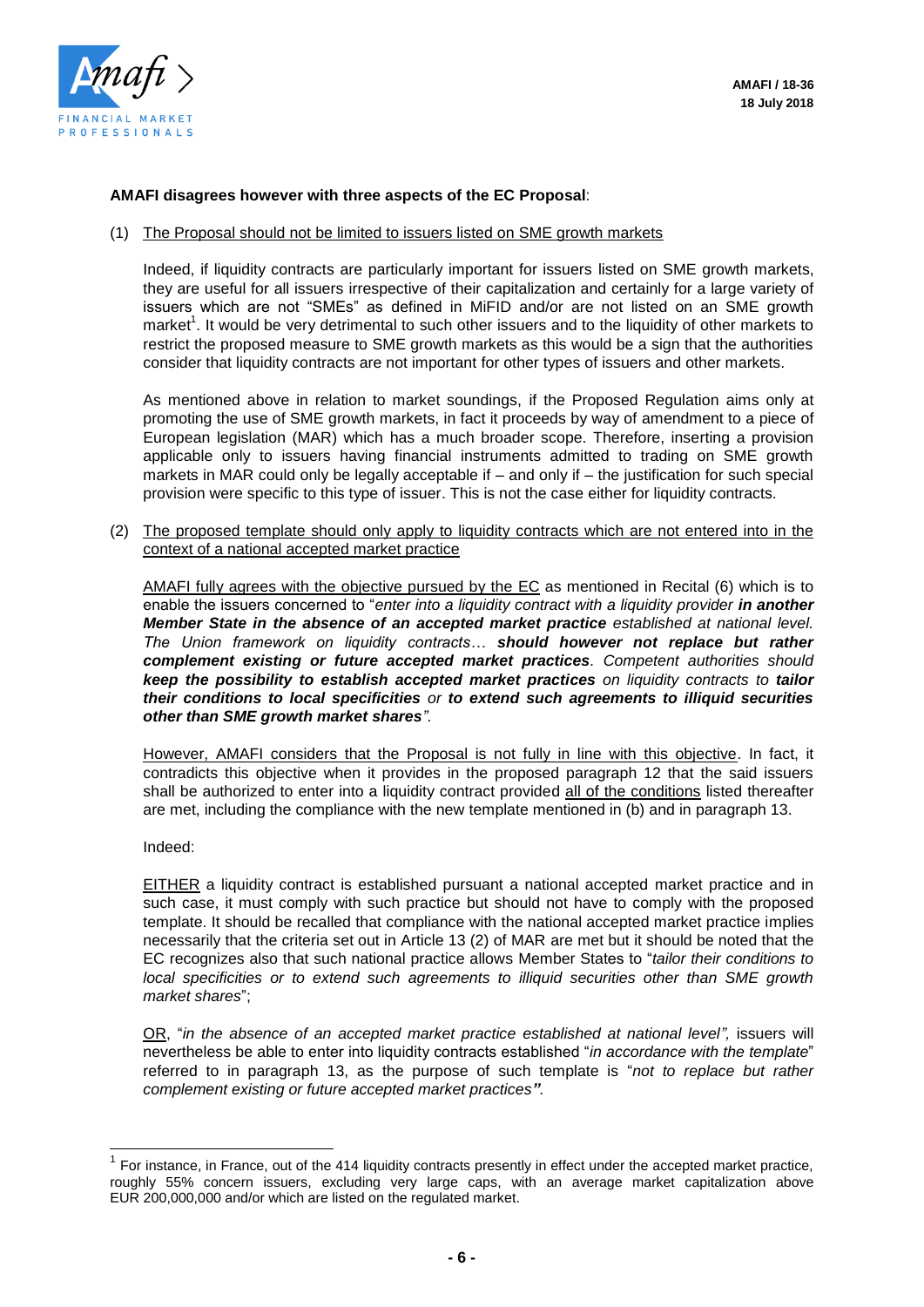

From a legal standpoint, that means that the condition mentioned in paragraph 12(b) (i.e. the liquidity contract must be established in accordance with the new template mentioned in paragraph 13) should not apply to the liquidity contracts entered into pursuant to a national accepted market practice.

Consequently, AMAFI proposes that paragraphs 12 and 13 be amended as follows:

"12. "*In the absence of an accepted market practice established at national level, an issuer whose financial instruments are admitted to trading on an SME growth market shall be authorized to enter into a liquidity contract……..".*

13. "*In order to ensure……setting out a contractual template to be used in the absence of an accepted market practice established at national level for the purposes of entering into a liquidity contract to ensure compliance with the conditions set out in Article 13…."*

In addition the word "SME growth market" should be removed each time it appears in each of these two paragraphs.

(3) The principles applicable to such template should be defined at Level 1 and not left to ESMA to propose

Indeed AMAFI is worried to see that it is planned to give ESMA the duty to develop draft implementing technical standards on the basis of which the EC will issue a delegated regulation.

So far, ESMA has not demonstrated a sufficient understanding of the issue at stake, particularly with regard to the economic issues involved and to the benefits of a liquidity arrangement for the issuers concerned and for the market. The reason for that is probably that (i) because the structure of their financial market place, 24 NCAs have no clear idea of the various positive aspects of liquidity contracts or have a strong interest in supporting the market making model in effect in their country and as a result consider that they have no real need in that respect, and (ii) for the remaining four authorities, only one (France) has developed this technique with real intensity for a long time.

The best example of the resulting lack of understanding of the issue at stake is the Opinion (*ESMA70-145-76*) ESMA has issued on 25 April 2017 which, following only a legal approach, does not take into consideration the economic aspects of the practice. In spite of the fact that, strictly speaking, this Opinion is not binding, in practice it has *de facto* very damaging consequences since departing from the *criteria* imposed, even with no legal basis, in such Opinion (the limits regarding volume, price and resources) leads to a negative opinion regarding the market practice concerned.

AMAFI believes therefore that if a mandate is given to ESMA to develop such implementing technical standards, the framework for such template – i.e. the principles on which such standards will be proposed, should be set at Level 1 by the Commission so as not to leave too much freedom to ESMA. In line with the objective stated in Recital (6) (and as mentioned above), it should be clearly stated that the proposed template should only apply in the absence of an accepted market practice established at national level, since it is recognized that such national practice may very well, with the general framework of MAR, tailor such practice to "*the local specificities*" of the market for which it is intended.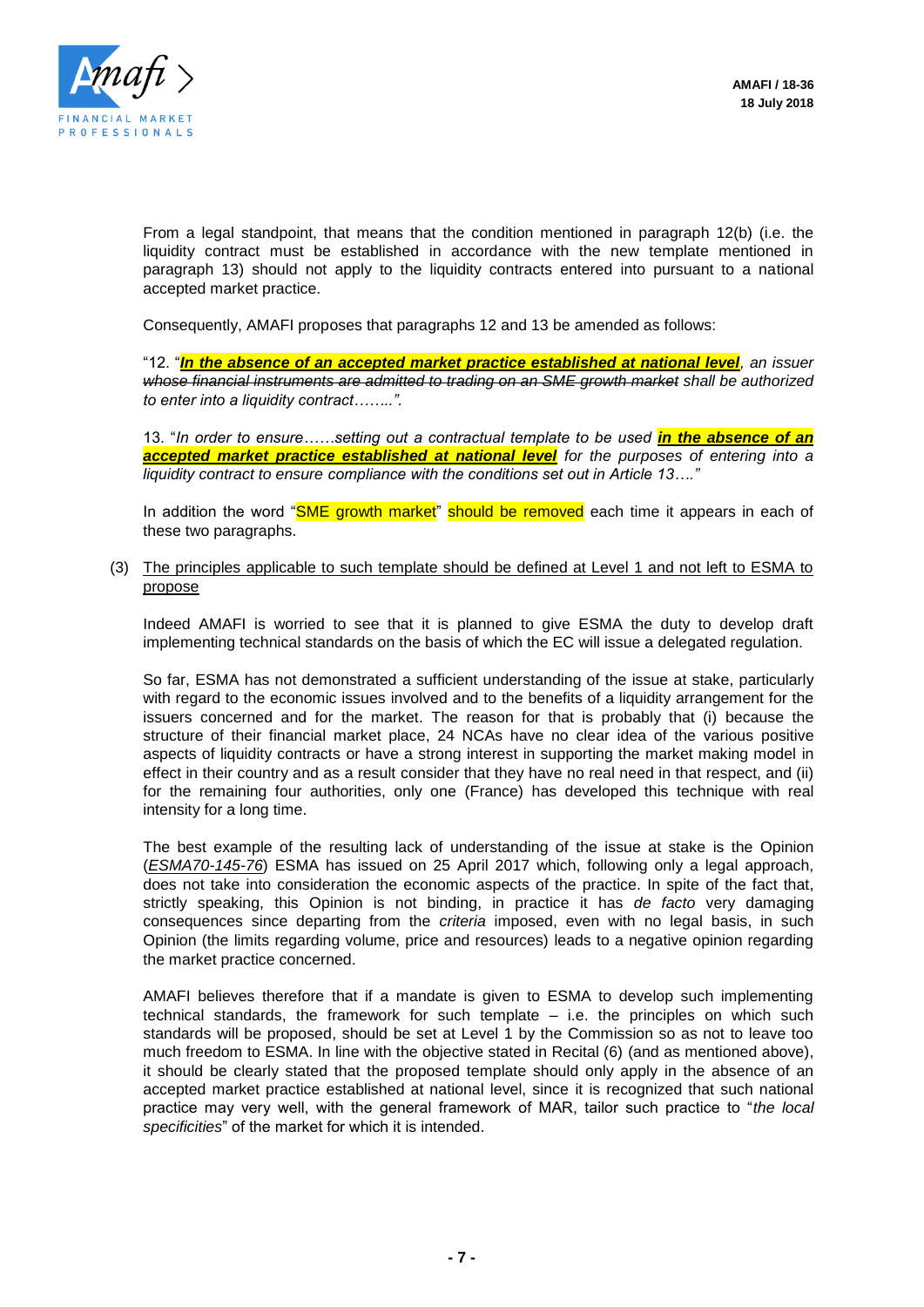

## **III. Feedback on Article 1(4) regarding insider lists**

AMAFI acknowledges the fact that insider list requirements are burdensome for issuers and other stakeholders and therefore understands the Proposal to replace the current alleviation provided by MAR to SME Growth Market issuers by a less burdensome "list of permanent insiders". However, this alleviation will only be granted to SME issuers and not to persons acting on their behalf or for their account ("*such as accountants, lawyers, rating agencies*" but that should also include investment firms advising such issuers on financial transactions with potential inside information) which shall remain under the obligation to draw up, update and provide to the NCA upon request their own insider lists in accordance with Article 18(1) to 18(5).

In that context, AMAFI believes that the Proposal would actually transfer both the burden and the liability solely on those persons (and first and foremost on investment firms), of drawing up those insider lists in lieu of SME issuers. This is unfortunate since the objective of MAR with insider lists was precisely to make the issuer responsible for managing the risks around the circulation of "its" inside information and will increase the liability and the obligations of investment firms when dealing with SME issuers, not to mention personal data issues they might face when they would add relevant staff from the issuer on the list.

Therefore, since insider lists seem to be considered as being not as relevant for SME Growth Market issuers, AMAFI would question why the requirement remains for the persons acting on their behalf or for their account and suggests to remove this part from the proposal text, as follows:

#### ""*4. In Article 18, paragraph 6 of is replaced by the following:*

*"6. Issuers whose financial instruments are admitted to trading on an SME growth market shall be authorised to include in their lists of insiders only those persons who, due to the nature of their function or position within the issuer, have regular access to inside information. Similarly, any person acting on behalf of, or for the account of an issuer admitted to trading on an SME growth market issuer remains subject to are exempted from the requirements set out in paragraphs 1 to 5*."

In any case, that should not be an issue since the Commission noted in the context of the proposal that "*The impact on the capacity of National Competent Authorities to detect insider trading would be minimal as they rarely rely on insider lists in practice*". Incidentally, one can question the merit of such insider lists on a wider context of all issuers considering that affirmation.

### **IV. THE EC should also address the research issue**

The entry into force of MiFID II / MIFIR at the beginning of 2018 has considerably modified the economic model of the production of research or financial analysis for equity markets. The former and largely used "bundled model" (research fees are compensated together with execution fees) is no longer possible. Henceforth, research has to be paid by asset management companies independent of the transactions they carried out with their brokers.